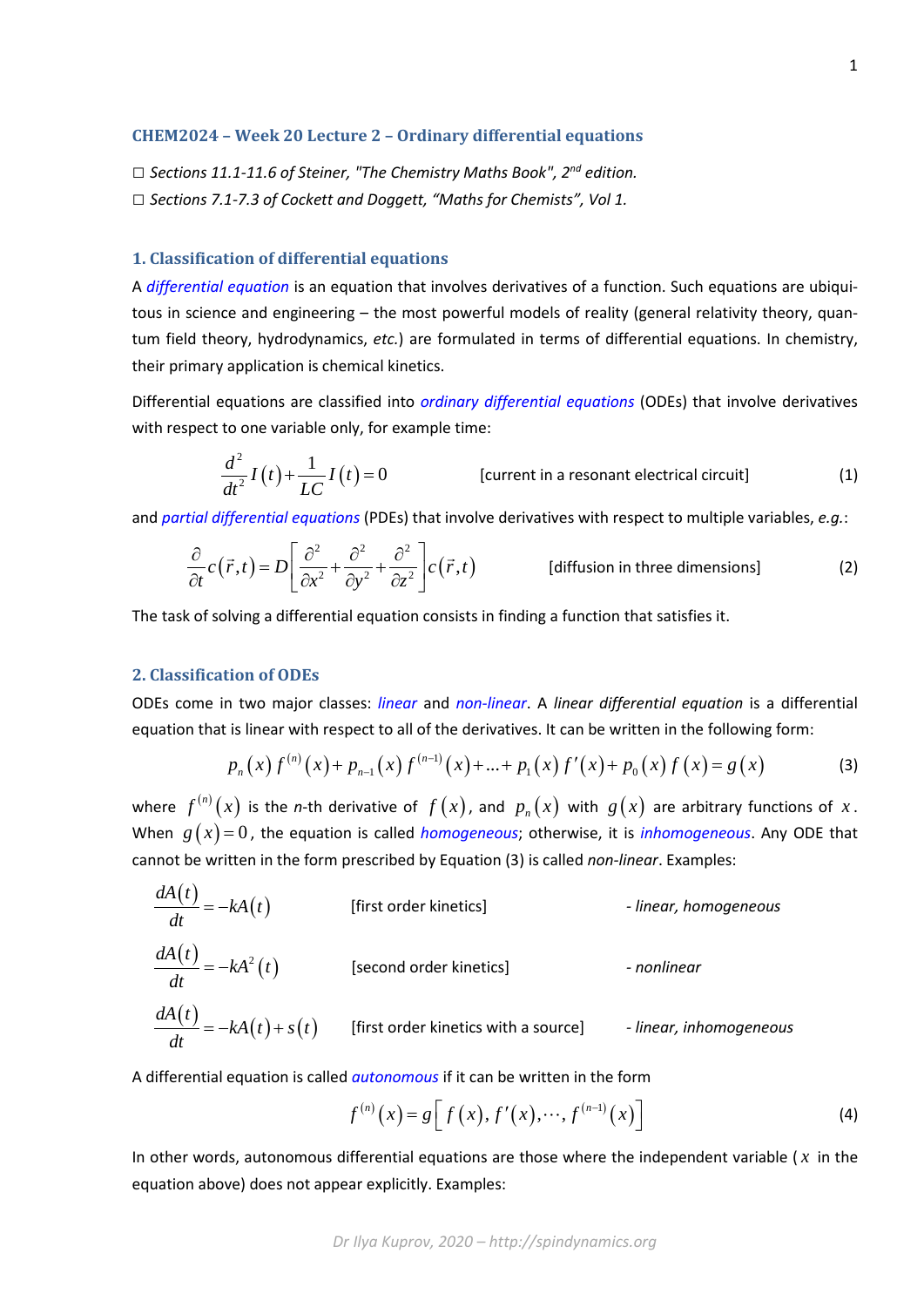$$
\frac{dA(t)}{dt} = -kA^2(t)
$$
 [second order kinetics] - autonomous  

$$
\frac{dA(t)}{dt} = -kA^2(t) + s(t)
$$
 [second order kinetics with a source] - not autonomous

The term *autonomous* originated in physical sciences: autonomous differential equations appear in the description of physical systems that are not subject to time-dependent external influences.

The *order* of the differential equation is the order of the highest derivative of the unknown function that it contains. Examples:

$$
\frac{d^2 f(t)}{dt^2} = -\omega^2 f(t)
$$
 [wave equation in 1D] - second order  

$$
\frac{d^4 f(x)}{dx^4} = g(x)
$$
 [Euler-Bernoulli beam deflection equation] - fourth order

A homogeneous first order ODE is called *separable* if it may be written in the following form:

$$
f(x)dx = g(y)dy
$$
 (5)

All other homogeneous first order ODEs are *inseparable*. Examples:

$$
\frac{dy}{dx} = 6y^2x - separable
$$
  

$$
\frac{dy}{dx} = x^2 \cos(xy) - inseparable
$$

### **3. Simple homogeneous first-order ODEs**

The general form of a homogeneous first-order ODE is:

$$
\frac{dy}{dx} = f(x, y) \tag{6}
$$

In many cases it is possible to split  $f(x, y)$  into a function of just x and another function of just y. In that case, the recipe is roughly as follows:

1. Using appropriate transformations, bring the equation to the following form:

$$
g(y)dy = h(x)dx
$$
 (7)

- 2. Integrate both sides and note that a sum or difference of two unknown constants is a *single* unknown constant. The solution that contains this constant is called the *general solution*.
- 3. Use the initial condition to determine the constant. The solution with all unknown constants eliminated is called the *particular solution*.
- 4. Check the solution by substituting it back into the differential equation and the initial condition. If both are satisfied, the solution is correct.

**Example 1**: find the general solution of the equation

$$
\frac{dy}{dx} = x + 10\sin x\tag{8}
$$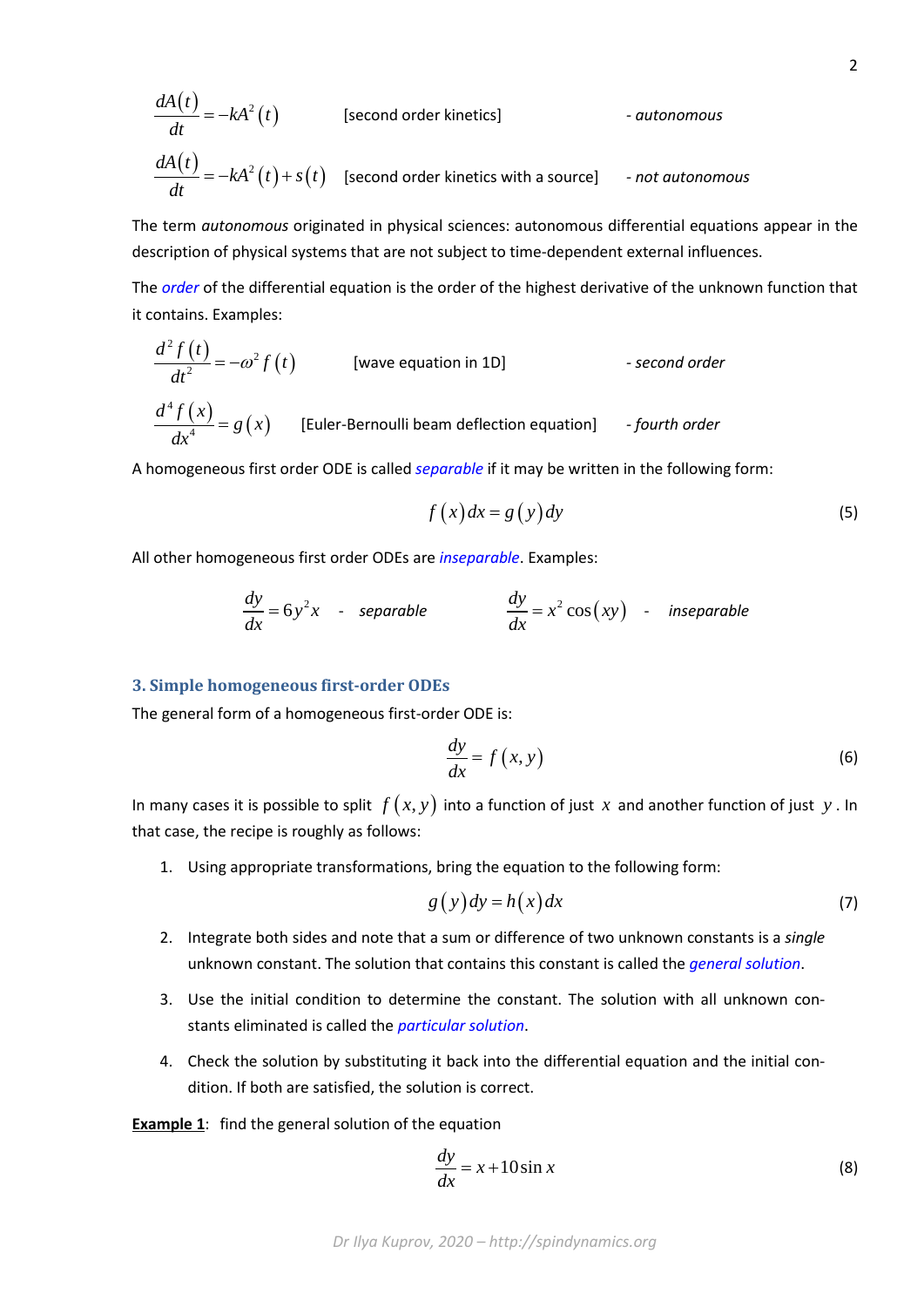for the function 
$$
g(x)
$$
 and then looking for the solution of the original equation of the following form:

$$
f(x) = c(x) g(x)
$$
 (15)

where  $c(x)$  is an unknown function. This has a formal proof, but we do not have sufficient time here.

**Example 2**: find the general solution of the differential equation describing first order chemical reaction with the reagent being continuously fed into the system

$$
\frac{dS}{dt} = -k_1 S + k_2 \tag{16}
$$

Solution: the homogeneous part of Equation (16) is simple first order kinetics

Such equations are solved by first solving the corresponding homogeneous equation:

$$
\frac{dg}{dt} = -k_1 g \qquad \Rightarrow \qquad g(t) = Ce^{-k_1 t} \tag{17}
$$

where *C* is a constant. The ansatz that we must use for the solution of the inhomogeneous equation is therefore:

*Dr Ilya Kuprov, 2020 – http://spindynamics.org*

and the particular solution for which 
$$
y(0) = 0
$$
.

Solution:

1. Multiplying by *dx* brings the equation into the separated form:

$$
dy = (x + 10\sin x) dx
$$
 (9)

2. Integrating both sides creates the general solution:

$$
\int dy = \int (x + 10\sin x) dx \quad \Rightarrow \quad y = \frac{x^2}{2} - 10\cos x + C \tag{10}
$$

3. Using the initial condition creates an algebraic equation for the constant *C* :

$$
0 = -10\cos(0) + C \quad \Rightarrow \quad C = 10 \tag{11}
$$

The particular solution therefore is:

$$
y = \frac{x^2}{2} - 10\cos x + 10\tag{12}
$$

4. Substituting Equation (12) back into Equation (8) and the initial condition confirms that it is the correct solution.

Not all first-order ODEs are instantly separable – considerable effort and skill may be required to bring an ODE into the form prescribed by Equation (7).

# **3. Simple inhomogeneous first-order ODEs**

The general form of a linear inhomogeneous first-order ODE is:

$$
f'(x) + a(x) f(x) = b(x)
$$
\n(13)

$$
(14)
$$

$$
g'(x) + a(x)g(x) = 0
$$
\n(14)